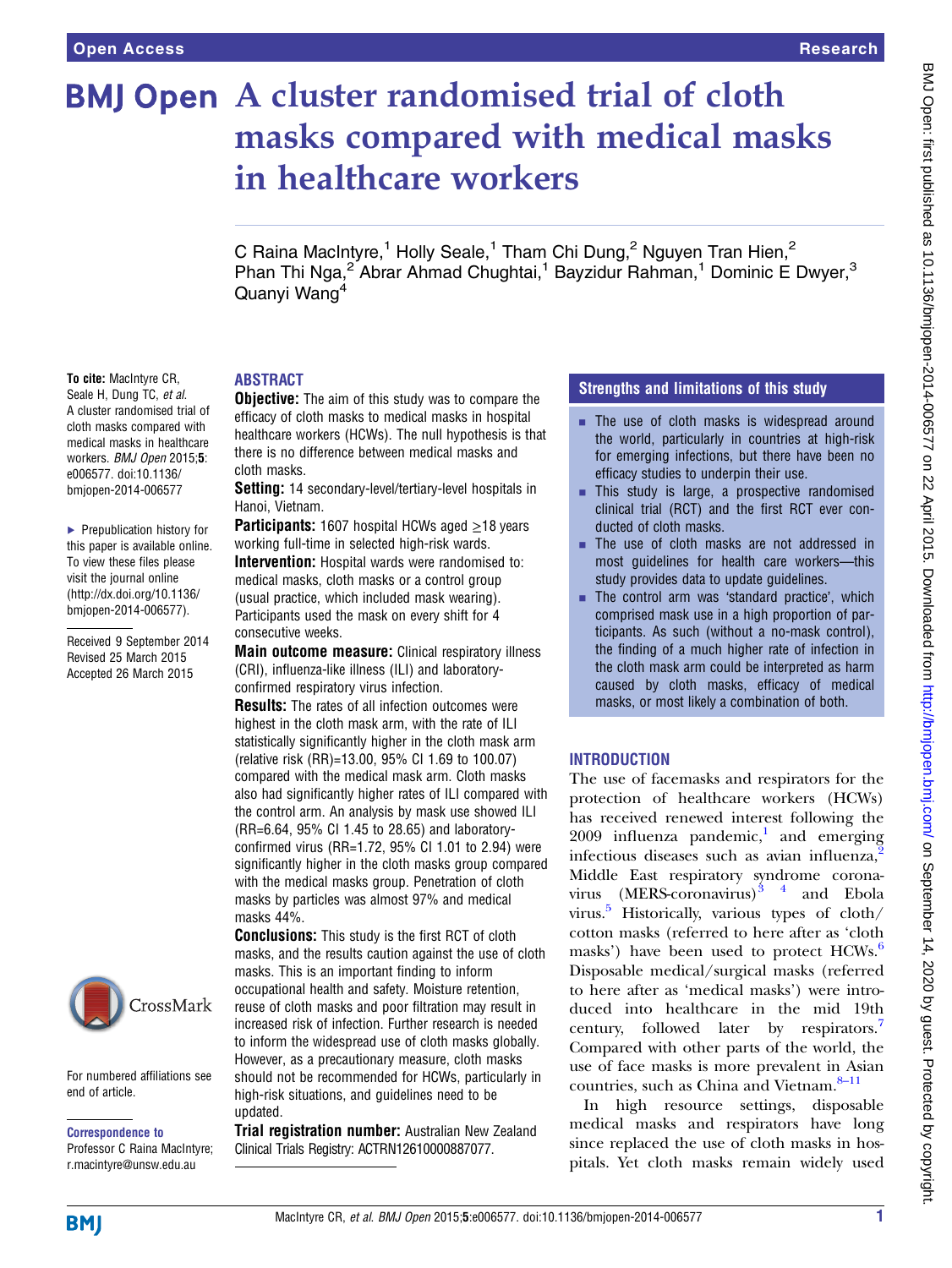<span id="page-1-0"></span>globally, including in Asian countries, which have historically been affected by emerging infectious diseases, as well as in West Africa, in the context of shortages of personal protective equipment  $(PPE).$ <sup>[12 13](#page-8-0)</sup> It has been shown that medical research disproportionately favours diseases of wealthy countries, and there is a lack of research on the health needs of poorer countries.<sup>[14](#page-8-0)</sup> Further, there is a lack of high-quality studies around the use of facemasks and respirators in the healthcare setting, with only four randomised clinical trials (RCTs) to date.<sup>[15](#page-8-0)</sup> Despite widespread use, cloth masks are rarely mentioned in policy documents, $\frac{16}{6}$  $\frac{16}{6}$  $\frac{16}{6}$  and have never been tested for efficacy in a RCT. Very few studies have been conducted around the clinical effectiveness of cloth masks, and most available studies are observational or in vitro. $6$  Emerging infectious diseases are not constrained within geographical borders, so it is important for global disease control that use of cloth masks be underpinned by evidence. The aim of this study was to determine the efficacy of cloth masks compared with medical masks in HCWs working in high-risk hospital wards, against the prevention of respiratory infections.

#### **METHODS**

A cluster-randomised trial of medical and cloth mask use for HCWs was conducted in 14 hospitals in Hanoi, Vietnam. The trial started on the 3 March 2011, with rolling recruitment undertaken between 3 March 2011 and 10 March 2011. Participants were followed during the same calendar time for 4 weeks of facemasks use and then one additional week for appearance of symptoms. An invitation letter was sent to 32 hospitals in

Hanoi, of which 16 agreed to participate. One hospital did not meet the eligibility criteria; therefore, 74 wards in 15 hospitals were randomised. Following the randomisation process, one hospital withdrew from the study because of a nosocomial outbreak of rubella.

Participants provided written informed consent prior to initiation of the trial.

## Randomisation

Seventy-four wards (emergency, infectious/respiratory disease, intensive care and paediatrics) were selected as high-risk settings for occupational exposure to respiratory infections. Cluster randomisation was used because the outcome of interest was respiratory infectious diseases, where prevention of one infection in an individual can prevent a chain of subsequent transmission in closed settings. $89$  Epi info V.6 was used to generate a randomisation allocation and 74 wards were randomly allocated to the interventions.

From the eligible wards 1868 HCWs were approached to participate. After providing informed consent, 1607 participants were randomised by ward to three arms: (1) medical masks at all times on their work shift; (2) cloth masks at all times on shift or (3) control arm (standard practice, which may or may not include mask use). Standard practice was used as control because the IRB deemed it unethical to ask participants to not wear a mask. We studied continuous mask use (defined as wearing masks all the time during a work shift, except while in the toilet or during tea or lunch breaks) because this reflects current practice in high-risk settings in Asia.<sup>[8](#page-8-0)</sup>

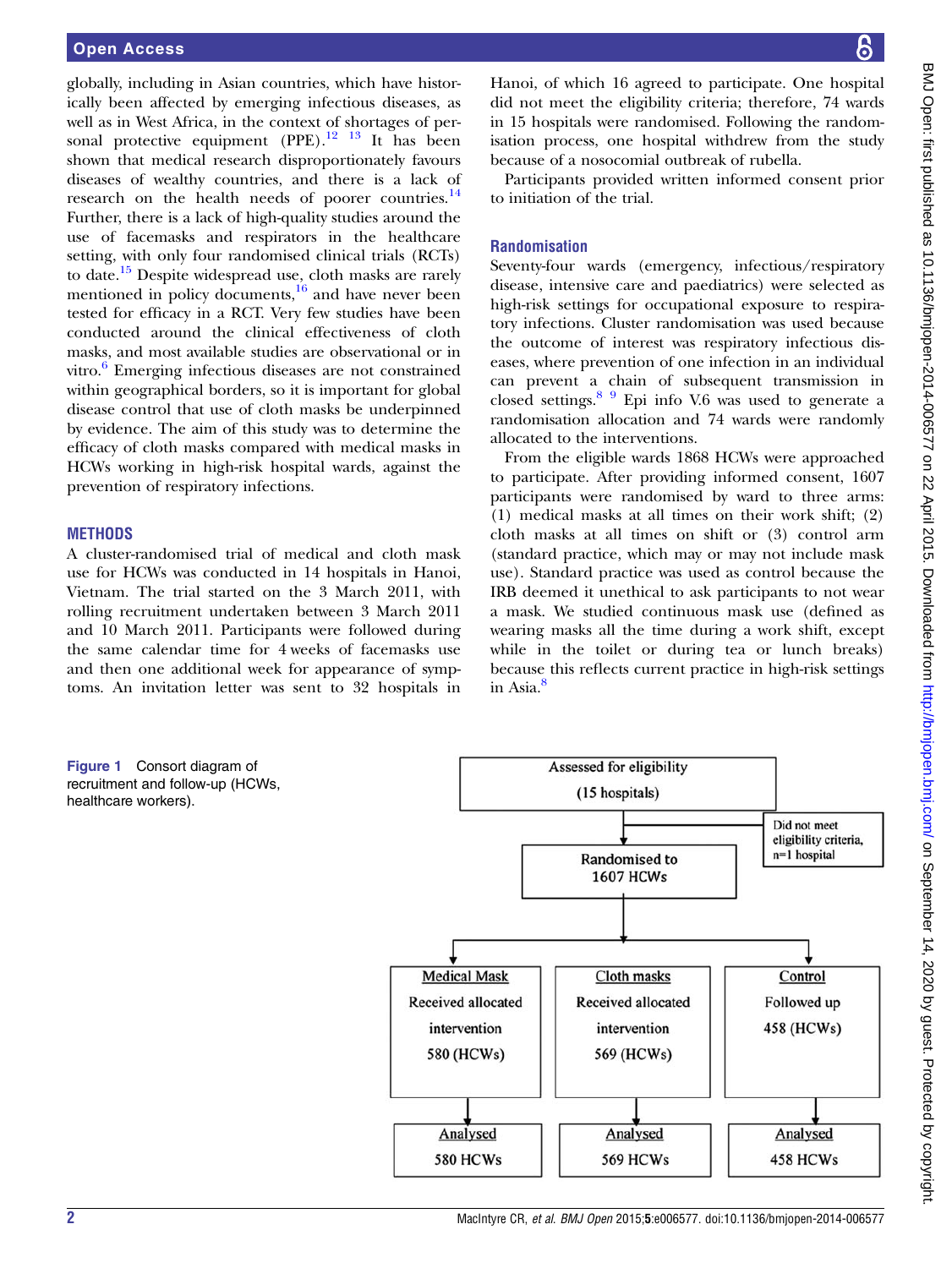The laboratory results were blinded and laboratory testing was conducted in a blinded fashion. As facemask use is a visible intervention, clinical end points could not be blinded. [Figure 1](#page-1-0) outlines the recruitment and randomisation process.

## Primary end points

There were three primary end points for this study, used in our previous mask RCTs: $89$  (1) Clinical respiratory illness (CRI), defined as two or more respiratory symptoms or one respiratory symptom and a systemic symptom;<sup>17</sup> (2) influenza-like illness (ILI), defined as fever ≥38°C plus one respiratory symptom and (3) laboratory-confirmed viral respiratory infection. Laboratory confirmation was by nucleic acid detection using multiplex reverse transcriptase PCR (RT-PCR) for 17 respiratory viruses: respiratory syncytial virus (RSV) A and B, human metapneumovirus (hMPV), influenza A (H3N2), (H1N1)pdm09, influenza B, parainfluenza viruses 1–4, influenza C, rhinoviruses, severe acute respiratory syndrome (SARS) associated coronavirus (SARS-CoV), coronaviruses 229E, NL63, OC43 and HKU1, adenoviruses and human bocavirus  $(hBoV).$ <sup>[18](#page-8-0)–23</sup> Additional end points included compliance with mask use, defined as using the mask during the shift for  $70\%$  or more of work shift hours. HCWs were categorised as 'compliant' if the average use was equal or more than 70% of the working time. HCW were categorised as 'non-compliant' if the average mask use was less than 70% of the working time.

# **Eligibility**

Nurses or doctors aged  $\geq$ 18 years working full-time were eligible. Exclusion criteria were: (1) Unable or refused to consent; (2) Beards, long moustaches or long facial hair stubble; (3) Current respiratory illness, rhinitis and/or allergy.

# Intervention

Participants wore the mask on every shift for four consecutive weeks. Participants in the medical mask arm were supplied with two masks daily for each 8 h shift, while participants in the cloth mask arm were provided with five masks in total for the study duration, which they were asked to wash and rotate over the study period. They were asked to wash cloth masks with soap and water every day after finishing the shifts. Participants were supplied with written instructions on how to clean their cloth masks. Masks used in the study were locally manufactured medical (three layer, made of non-woven material) or cloth masks (two layer, made of cotton) commonly used in Vietnamese hospitals. The control group was asked to continue with their normal practices, which may or may not have included mask wearing. Mask wearing was measured and documented for all participants, including the control arm.

# Data collection and follow-up

Data on sociodemographic, clinical and other potential confounding factors were collected at baseline. Participants were followed up daily for 4 weeks (active intervention period), and for an extra week of standard practice, in order to document incident infection after incubation. Participants received a thermometer (traditional glass and mercury) to measure their temperature daily and at symptom onset. Daily diary cards were provided to record number of hours worked and mask use, estimated number of patient contacts (with/without ILI) and number/type of aerosol-generating procedures (AGPs) conducted, such as suctioning of airways, sputum induction, endotracheal intubation and bronchoscopy. Participants in the cloth mask and control group (if they used cloth masks) were also asked to document the process used to clean their mask after use.

We also monitored compliance with mask use by a previously validated self-reporting mechanism.<sup>8</sup> Participants were contacted daily to identify incident cases of respiratory infection. If participants were symptomatic, swabs of both tonsils and the posterior pharyngeal wall were collected on the day of reporting.

# Sample collection and laboratory testing

Trained collectors used double rayon-tipped, plasticshafted swabs to scratch tonsillar areas as well as the posterior pharyngeal wall of symptomatic participants. Testing was conducted using RT-PCR applying published methods.<sup>19–[23](#page-8-0)</sup> Viral RNA was extracted from each respiratory specimen using the Viral RNA Mini kit (Qiagen, Germany), following the manufacturer's instructions. The RNA extraction step was controlled by amplification of a RNA house-keeping gene (amplify pGEM) using real-time RT-PCR. Only extracted samples with the house keeping gene detected by real-time RT-PCR were submitted for multiplex RT-PCR for viruses.

The reverse transcription and PCRs were performed in OneStep (Qiagen, Germany) to amplify viral target genes, and then in five multiplex RT-PCR: RSVA/B, influenza A/H3N2, A(H1N1) and B viruses, hMPV (reaction mix 1); parainfluenza viruses 1–4 (reaction mix 2); rhinoviruses, influenza C virus, SARS-CoV (reaction mix 3); coronaviruses OC43, 229E, NL63 and HKU1 (reaction mix 4); and adenoviruses and hBoV (reaction mix 5), using a method published by others.<sup>[18](#page-8-0)</sup> All samples with viruses detected by multiplex RT-PCR were confirmed by virus-specific mono nested or heminested PCR. Positive controls were prepared by in vitro transcription to control amplification efficacy and monitor for false negatives, and included in all runs (except for NL63 and HKU1). Each run always included two negatives to monitor amplification quality. Specimen processing, RNA extraction, PCR amplification and PCR product analyses were conducted in different rooms to avoid cross-contamination.[19 20](#page-8-0)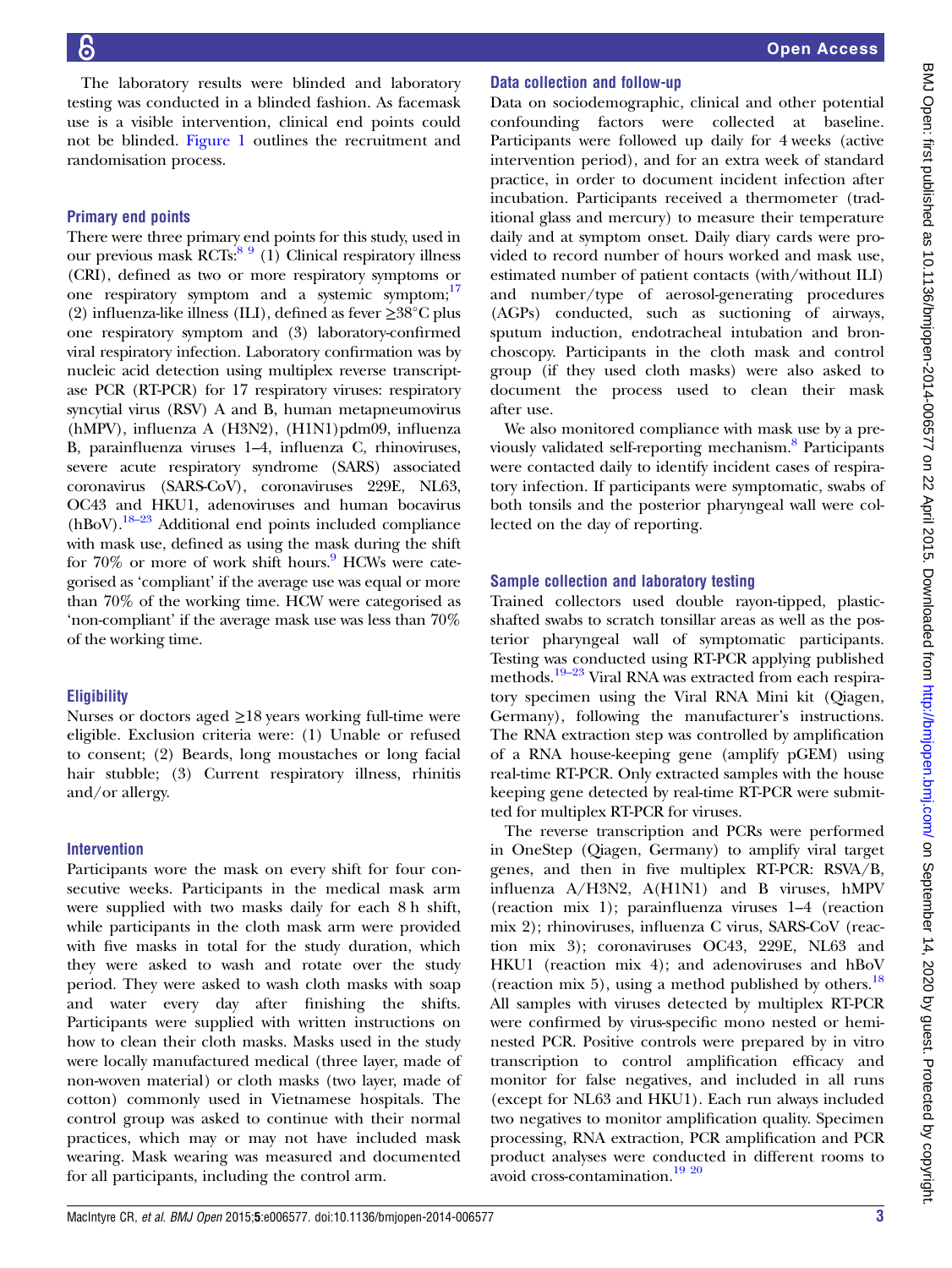#### Filtration testing

The filtration performance of the cloth and medical masks was tested according to the respiratory standard AS/NZS1716.<sup>[24](#page-8-0)</sup> The equipment used was a TSI 8110 Filter tester. To test the filtration performance, the filter is challenged by a known concentration of sodium chloride particles of a specified size range and at a defined flow rate. The particle concentration is measured before and after adding the filter material and the relative filtration efficiency is calculated. We examined the performance of cloth masks compared with the performance levels—P1, P2 (=N95) and P3, as used for assessment of all particulate filters for respiratory protection. The 3M 9320 N95 and 3M Vflex 9105 N95 were used to compare against the cloth and medical masks.

#### Sample size calculation

To obtain 80% power at two-sided 5% significance level for detecting a significant difference of attack rate between medical masks and cloth masks, and for a rate of infection of 13% for cloth mask wearers compared with 6% in medical mask wearers, we would need eight clusters per arm and 530 participants in each arm, and intracluster correlation coefficient (ICC) 0.027, obtained from our previous study.<sup>[8](#page-8-0)</sup> The design effect (deff) for this cluster randomisation trial was 1.65 (deff=1+(m  $-1$ )×ICC=1+(25–1)×0.027=1.65). As such, we aimed to recruit a sample size of 1600 participants from up to 15 hospitals.

#### Analysis

Descriptive statistics were compared among intervention and control arms. Primary end points were analysed by intention to treat. We compared the event rates for the primary outcomes across study arms and calculated p values from cluster-adjusted  $\chi^2$  tests<sup>[25](#page-8-0)</sup> and ICC.<sup>25</sup> <sup>26</sup> We also estimated relative risk (RR) after adjusting for clustering using a log-binomial model under generalised estimating equation (GEE) framework.<sup>[27](#page-8-0)</sup> We checked for variables which were unequally distributed across arms, and conducted an adjusted analysis accordingly. We fitted a multivariable log-binomial model, using GEE to account for clustering by ward, to estimate RR after adjusting for potential confounders. In the initial model, we included all the variables that had p value less than 0.25 in the univariable analysis, along with the main exposure variable (randomisation arm). A backward elimination method was used to remove the variables that did not have any confounding effect.

As most participants in the control arm used a mask during the trial period, we carried out a post-hoc analysis comparing all participants who used only a medical mask (from the control arm and the medical mask arm) with all participants who used only a cloth mask (from the control arm and the cloth arm). For this analysis, controls who used both types of mask (n=245) or used N95 respirators (n=3) or did not use any masks (n=2) were excluded. We fitted a multivariable log-binomial

model, to estimate RR after adjusting for potential confounders. As we pooled data of participants from all three arms and analysed by mask type, not trial arm, we did not adjust for clustering here. All statistical analyses were conducted using STATA V.12.<sup>[28](#page-8-0)</sup>

Owing to a very high level of mask use in the control arm, we were unable to determine whether the differences between the medical and cloth mask arms were due to a protective effect of medical masks or a detrimental effect of cloth masks. To assist in interpreting the data, we compared rates of infection in the medical mask arm with rates observed in medical mask arms from two previous  $RCTs$ ,  $89$  in which no efficacy of medical masks could be demonstrated when compared with control or N95 respirators, recognising that seasonal and geographic variation in virus activity affects the rates of exposure (and hence rates of infection outcomes) among HCWs. This analysis was possible because the trial designs were similar and the same outcomes were measured in all three trials. The analysis was carried out to determine if the observed results were explained by a detrimental effect of cloth masks or a protective effect of medical masks.

## RESULTS

A total of 1607 HCWs were recruited into the study. The participation rate was 86% (1607/1868). The average number of participants per ward was 23 and the mean age was 36 years. On average, HCWs were in contact with 36 patients per day during the trial period (range 0–661 patients per day, median 20 patients per day). The distribution of demographic variables was generally similar between arms [\(table 1](#page-4-0)). [Figure 2](#page-4-0) shows the primary outcomes for each of the trial arms. The rates of CRI, ILI and laboratory-confirmed virus infections were lowest in the medical mask arm, followed by the control arm, and highest in the cloth mask arm.

[Table 2](#page-5-0) shows the intention-to-treat analysis. The rate of CRI was highest in the cloth mask arm, followed by the control arm, and lowest in the medical mask arm. The same trend was seen for ILI and laboratory tests confirmed viral infections. In intention-to-treat analysis, ILI was significantly higher among HCWs in the cloth masks group (RR=13.25 and 95% CI 1.74 to 100.97), compared with the medical masks group. The rate of ILI was also significantly higher in the cloth masks arm (RR=3.49 and 95% CI 1.00 to 12.17), compared with the control arm. Other outcomes were not statistically significant between the three arms.

Among the 68 laboratory-confirmed cases, 58 (85%) were due to rhinoviruses. Other viruses detected were hMPV (7 cases), influenza B (1 case), hMPV/rhinovirus co-infection (1 case) and influenza B/rhinovirus co-infection (1 case) [\(table 3\)](#page-5-0). No influenza A or RSV infections were detected.

Compliance was significantly higher in the cloth mask arm (RR=2.41, 95% CI 2.01 to 2.88) and medical masks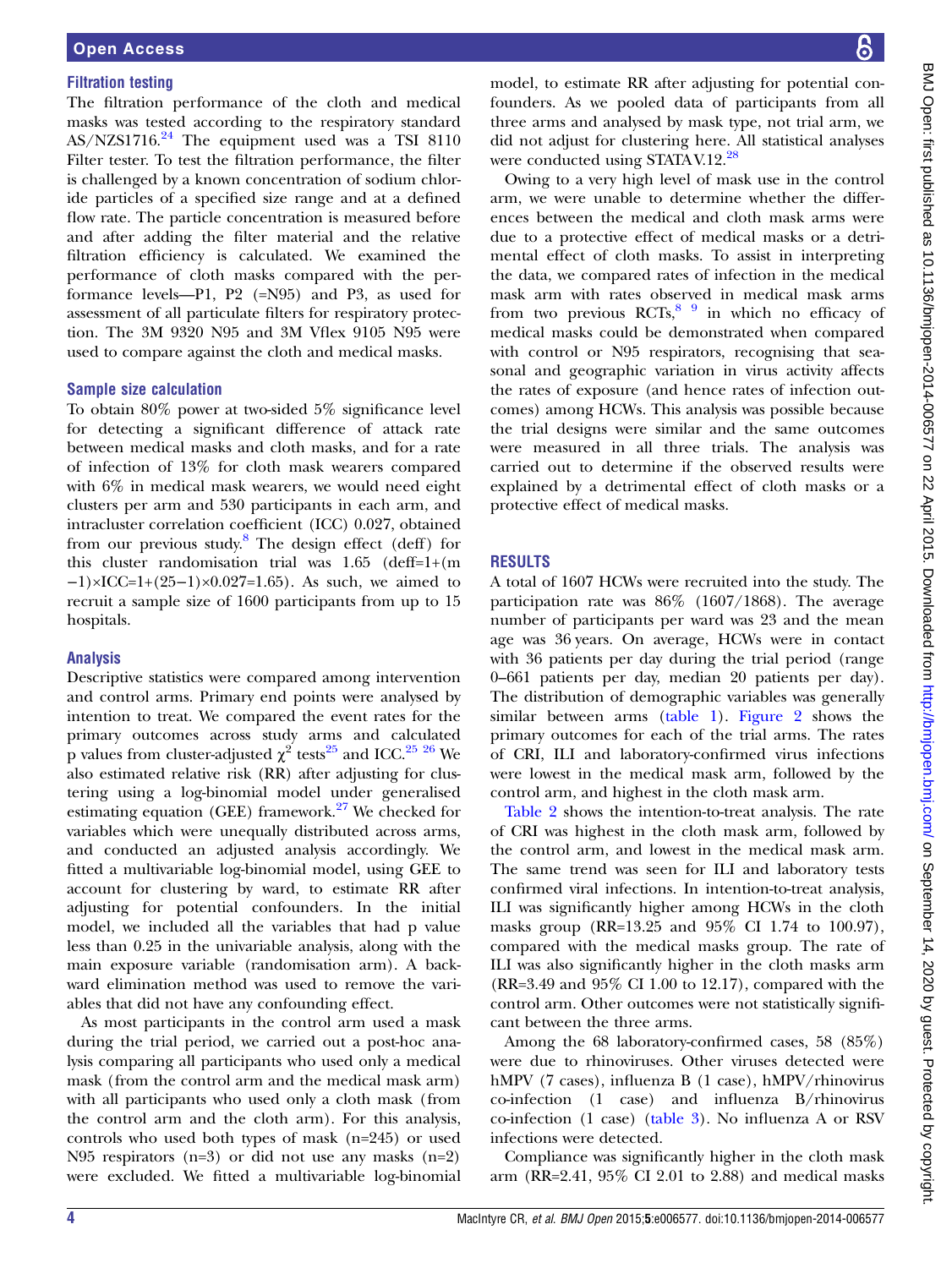<span id="page-4-0"></span>

| Demographic and other characteristics by arm of randomisation<br>Table 1 |                                                    |                                                  |                                               |  |
|--------------------------------------------------------------------------|----------------------------------------------------|--------------------------------------------------|-----------------------------------------------|--|
| <b>Variable</b>                                                          | <b>Medical mask</b><br>(% and 95% CI)<br>$(n=580)$ | <b>Cloth mask</b><br>(% and 95% CI)<br>$(n=569)$ | <b>Control</b><br>(% and 95% CI)<br>$(n=458)$ |  |
| Gender (male)                                                            | 112/580                                            | 133/569                                          | 112/458                                       |  |
|                                                                          | 19.3 (16.2 to 22.8)                                | 23.4 (20.0 to 27.1)                              | 24.5 (20.6 to 28.7)                           |  |
| Age (mean)                                                               | 36 (35.6 to 37.3)                                  | 35 (34.6 to 36.3)                                | 36 (35.1 to 37.0)                             |  |
| Education (postgraduate)                                                 | 114/580                                            | 99/569                                           | 78/458                                        |  |
|                                                                          | 19.7 (16.5 to 23.1)                                | 17.4 (14.3 to 20.8)                              | 17.0 (13.7 to 20.8)                           |  |
| Smoker (current/ex)                                                      | 78/580                                             | 79/569                                           | 66/458                                        |  |
|                                                                          | 13.4 (10.8 to 16.5)                                | 13.9 (11.1 to 17.0)                              | 14.4 (11.3 to 18.0)                           |  |
| Pre-existing illness*                                                    | 66/580                                             | 70/569                                           | 47/458                                        |  |
|                                                                          | 11.4 (9.0 to 14.2)                                 | 12.3 $(9.8 \text{ to } 15.3)$                    | 10.3 (7.8 to 13.4)                            |  |
| Influenza vaccination (yes)                                              | 21/580                                             | 21/569                                           | 15/458                                        |  |
|                                                                          | $3.6$ (2.4 to 5.4)                                 | $3.7(2.4 \text{ to } 5.6)$                       | $3.3$ (2.0 to 5.3)                            |  |
| Staff (doctors)                                                          | 176/580                                            | 165/569                                          | 134/458                                       |  |
|                                                                          | 30.3 (26.6 to 34.3)                                | 29.0 (25.3 to 32.9)                              | 29.3 (25.1 to 33.7)                           |  |
| Number of hand washings per day<br>(geometric mean)†                     | 14 (13.8 to 15.4)                                  | 11 (10.9 to 11.9)                                | 12 (11.5 to 12.7)                             |  |
| Number of patients had contact with<br>(median and range)#               | 21 (0 to 540)                                      | 21 (0 to 661)                                    | 18 (3 to 199)                                 |  |

\*Includes asthma, immunocompromised and others.

†'Hand wash' variable was created by taking average of the number of hand washes performed by a healthcare worker (HCW) over the trial period. The variable was log transformed for the multivariate analysis.

‡'Number of patients had contact with' variable was created by taking average of the number of patients in contact with a HCW over the trial period. Median and range is presented in the table.

arm (RR=2.40, 95% CI 2.00 to 2.87), compared with the control arm. [Figure 3](#page-6-0) shows the percentage of participants who were compliant in the three arms. A post-hoc analysis adjusted for compliance and other potential confounders showed that the rate of ILI was significantly higher in the cloth mask arm (RR=13.00, 95\% CI 1.69 to 100.07), compared with the medical masks arm ([table 4\)](#page-6-0). There was no significant difference between the medical mask and control arms. Hand washing was significantly protective against laboratory-confirmed viral infection (RR=0.66, 95% CI 0.44 to 0.97).

In the control arm, 170/458 (37%) used medical masks, 38/458 (8%) used cloth masks, and 245/458 (53%) used a combination of both medical and cloth masks during the study period. The remaining 1%



Figure 2 Outcomes in trial arms (CRI, clinical respiratory illness; ILI, influenza-like illness; Virus, laboratory-confirmed viruses).

either reported using a N95 respirator (n=3) or did not use any masks (n=2).

[Table 5](#page-7-0) shows an additional analysis comparing all participants who used only a medical mask (from the control arm and the medical mask arm) with all participants who used only a cloth mask ( from the control arm and the cloth arm). In the univariate analysis, all outcomes were significantly higher in the cloth mask group, compared with the medical masks group. After adjusting for other factors, ILI (RR=6.64, 95% CI 1.45 to 28.65) and laboratory-confirmed virus (RR=1.72, 95% CI 1.01 to 2.94) remained significantly higher in the cloth masks group compared with the medical masks group.

[Table 6](#page-7-0) compares the outcomes in the medical mask arm with two previously published trials. $89$  This shows that while the rates of CRI were significantly higher in one of the previously published trials, the rates of laboratory-confirmed viruses were not significantly different between the three trials for medical mask use.

On average, HCWs worked for 25 days during the trial period and washed their cloth masks for 23/25 (92%) days. The most common approach to washing cloth masks was self-washing (456/569, 80%), followed by combined self-washing and hospital laundry (91/569, 16%), and only hospital laundry (22/569, 4%). Adverse events associated with facemask use were reported in 40.4% (227/562) of HCWs in the medical mask arm and 42.6% (242/568) in the cloth mask arm (p value 0.450). General discomfort (35.1%, 397/1130) and breathing problems (18.3%, 207/1130) were the most frequently reported adverse events.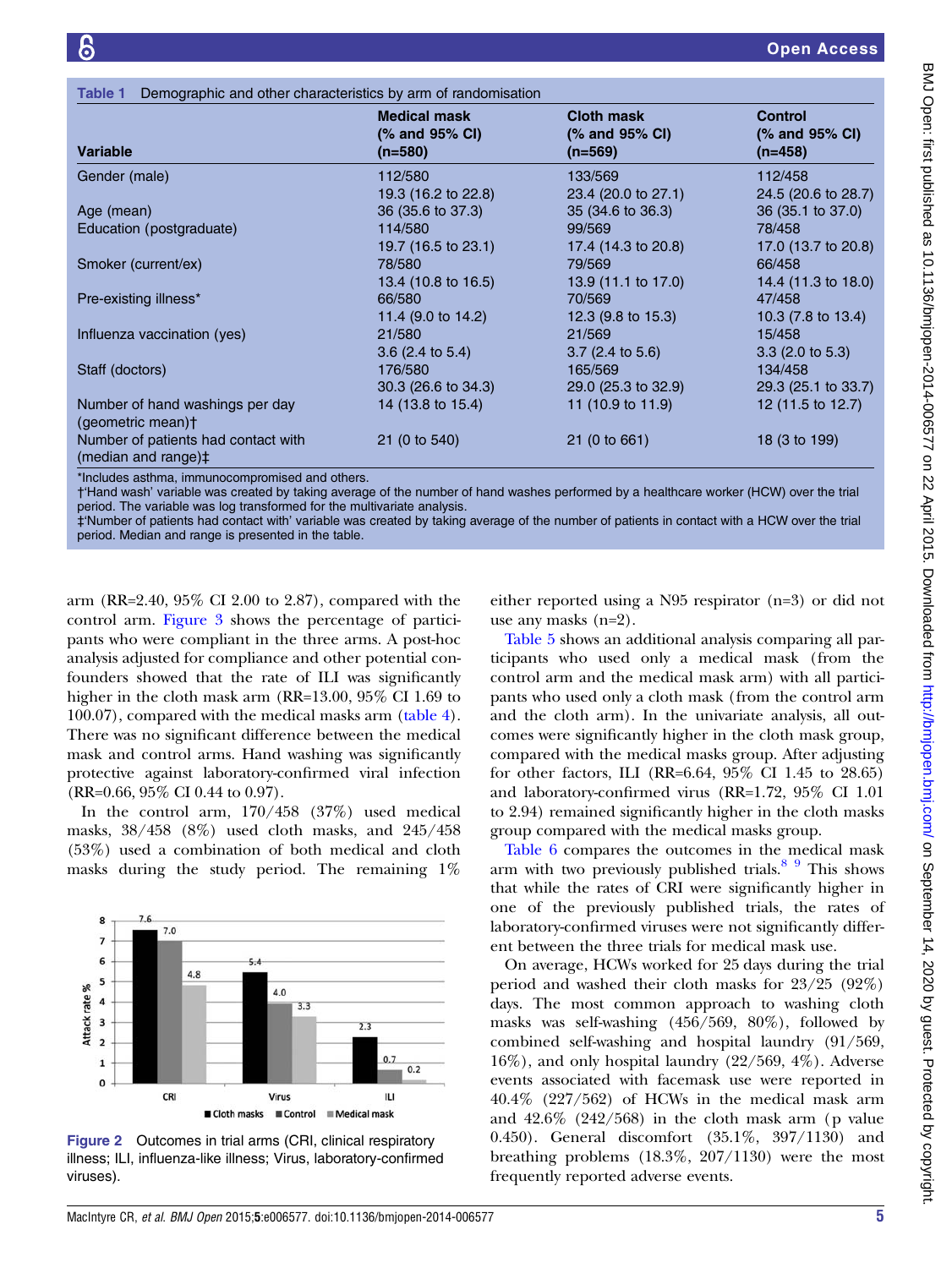<span id="page-5-0"></span>

| Table 2<br>Intention-to-treat analysis             |                     |                                                                                                                                                                                                                                                                                                                                                  |                   |                                             |                                              |                                   |  |
|----------------------------------------------------|---------------------|--------------------------------------------------------------------------------------------------------------------------------------------------------------------------------------------------------------------------------------------------------------------------------------------------------------------------------------------------|-------------------|---------------------------------------------|----------------------------------------------|-----------------------------------|--|
|                                                    | <b>CRI</b><br>N(% ) | RR<br>(95% CI)                                                                                                                                                                                                                                                                                                                                   | Ш<br>N(% )        | <b>RR</b><br>(95% Cl)                       | Laboratory-<br>confirmed<br>viruses<br>N(% ) | <b>RR</b><br>$(95% \text{ Cl})$   |  |
| Medical mask*                                      | 28/580 (4.83) Ref   |                                                                                                                                                                                                                                                                                                                                                  | $1/580(0.17)$ Ref |                                             | 19/580 (3.28) Ref                            |                                   |  |
| Cloth maskst                                       | 43/569 (7.56)       | 1.57 (0.99 to 2.48)                                                                                                                                                                                                                                                                                                                              |                   | 13/569 (2.28) <b>13.25 (1.74 to 100.97)</b> |                                              | 31/569 (5.45) 1.66 (0.95 to 2.91) |  |
| Control <sup>±</sup>                               | 32/458 (6.99)       | 1.45 (0.88 to 2.37)                                                                                                                                                                                                                                                                                                                              | 3/458(0.66)       | $3.80$ (0.40 to 36.40)                      |                                              | 18/458 (3.94) 1.20 (0.64 to 2.26) |  |
| Bold typeface indicates statistically significant. |                     | *p Value from cluster adjusted $\chi^2$ tests is 0.510 and intracluster correlation coefficients is 0.065.<br>$\uparrow$ p Value from cluster adjusted $\chi^2$ tests is 0.028 and intracluster correlation coefficients is 0.029.<br>‡p Value from cluster adjusted $\chi^2$ tests is 0.561 and intracluster correlation coefficients is 0.068. |                   |                                             |                                              |                                   |  |

CRI, clinical respiratory illness; ILI, influenza-like illness; RR, relative risk.

Laboratory tests showed the penetration of particles through the cloth masks to be very high (97%) compared with medical masks (44%) (used in trial) and 3M 9320 N95 (<0.01%), 3M Vflex 9105 N95 (0.1%).

## **DISCUSSION**

We have provided the first clinical efficacy data of cloth masks, which suggest HCWs should not use cloth masks as protection against respiratory infection. Cloth masks resulted in significantly higher rates of infection than medical masks, and also performed worse than the control arm. The controls were HCWs who observed standard practice, which involved mask use in the majority, albeit with lower compliance than in the intervention arms. The control HCWs also used medical masks more often than cloth masks. When we analysed all mask-wearers including controls, the higher risk of cloth masks was seen for laboratory-confirmed respiratory viral infection.

The trend for all outcomes showed the lowest rates of infection in the medical mask group and the highest rates in the cloth mask arm. The study design does not allow us to determine whether medical masks had efficacy or whether cloth masks were detrimental to HCWs by causing an increase in infection risk. Either possibility, or a combination of both effects, could explain our results. It is also unknown whether the rates of infection observed in the cloth mask arm are the same or higher than in HCWs who do not wear a mask, as almost all participants in the control arm used a mask. The physical properties of a cloth mask, reuse, the frequency and effectiveness of cleaning, and increased moisture retention, may potentially increase the infection risk for

HCWs. The virus may survive on the surface of the face-masks,<sup>[29](#page-8-0)</sup> and modelling studies have quantified the contamination levels of masks. $30$  Self-contamination through repeated use and improper doffing is possible. For example, a contaminated cloth mask may transfer pathogen from the mask to the bare hands of the wearer. We also showed that filtration was extremely poor (almost 0%) for the cloth masks. Observations during SARS suggested double-masking and other practices increased the risk of infection because of moisture, liquid diffusion and pathogen retention. $31$  These effects may be associated with cloth masks.

We have previously shown that N95 respirators provide superior efficacy to medical masks, $8\frac{9}{9}$  but need to be worn continuously in high-risk settings to protect HCWs.<sup>[9](#page-8-0)</sup> Although efficacy for medical masks was not shown, efficacy of a magnitude that was too small to be detected is possible.[8 9](#page-8-0) The magnitude of difference between cloth masks and medical masks in the current study, if explained by efficacy of medical masks alone, translates to an efficacy of 92% against ILI, which is possible, but not consistent with the lack of efficacy in the two previous RCTs.<sup>[8 9](#page-8-0)</sup> Further, we found no significant difference in rates of virus isolation in medical mask users between the three trials, suggesting that the results of this study could be interpreted as partly being explained by a detrimental effect of cloth masks. This is further supported by the fact that the rate of virus isolation in the no-mask control group in the first Chinese RCT was 3.1%, which was not significantly different to the rates of virus isolation in the medical mask arms in any of the three trials including this one. Unlike the previous RCTs, circulating influenza and RSV were almost completely absent during this study,

|                   |             |              | <b>Influenza</b> | hMPV & | <b>Influenza</b>       |              |
|-------------------|-------------|--------------|------------------|--------|------------------------|--------------|
| Study arm         | <b>hMPV</b> | <b>Rhino</b> | <b>B</b> virus   | rhino  | <b>B</b> virus & rhino | <b>Total</b> |
| Medical masks arm |             | 16           |                  |        | U                      | 19           |
| Cloth mask arm    |             | 26           |                  |        |                        | 31           |
| Control arm       |             | 16           |                  |        |                        | 18           |
| Total             |             | 58           |                  |        |                        | 68           |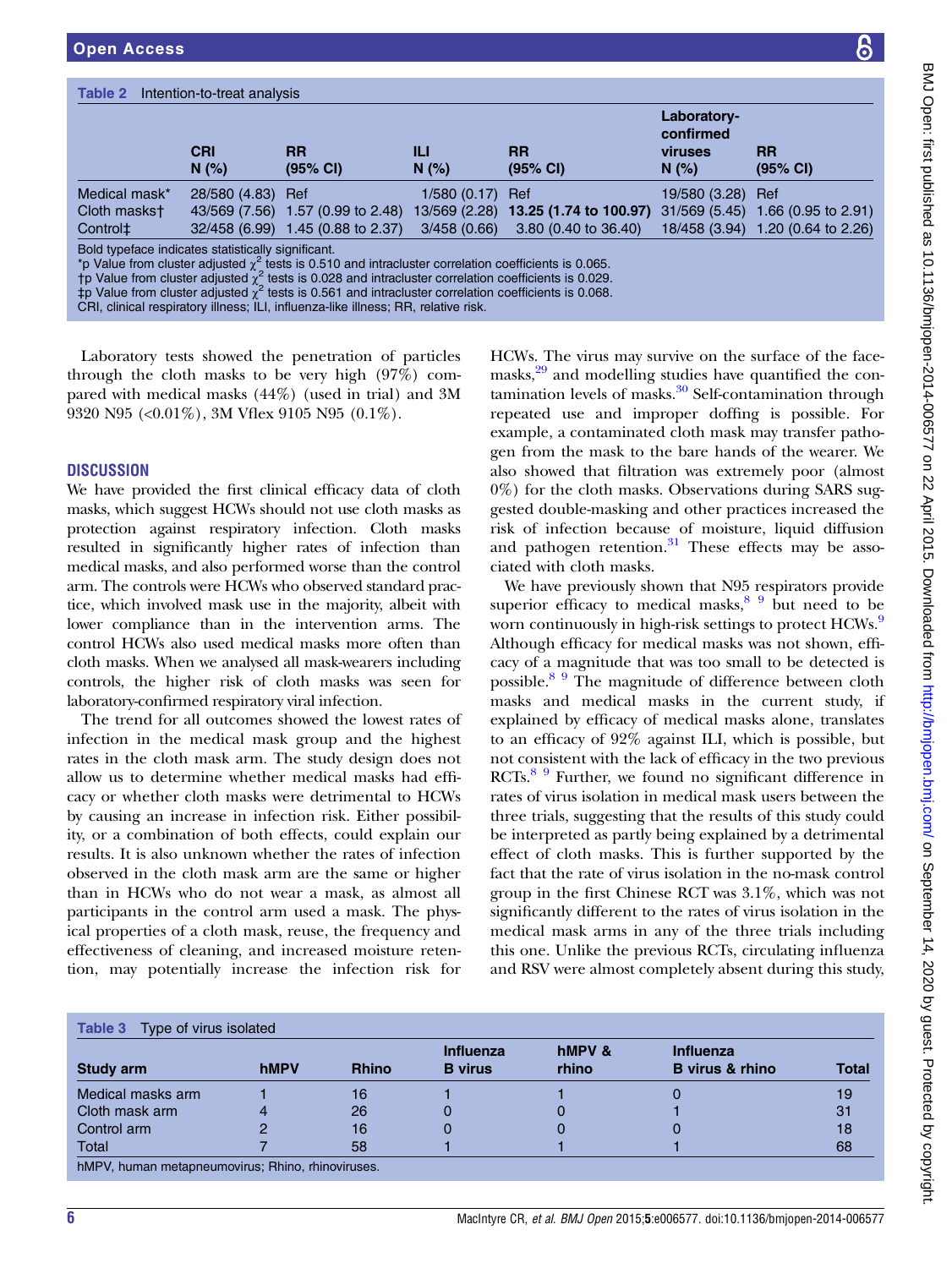<span id="page-6-0"></span>

Figure 3 Compliance with the mask wearing—mask wearing more than 70% of working hours.

with rhinoviruses comprising 85% of isolated pathogens, which means the measured efficacy is against a different range of circulating respiratory pathogens. Influenza and RSV predominantly transmit through droplet and contact routes, while Rhinovirus transmits through multiple routes, including airborne and droplet routes.<sup>32</sup> <sup>33</sup> The data also show that the clinical case definition of ILI is non-specific, and captures a range of pathogens other than influenza. The study suggests medical masks may be protective, but the magnitude of difference raises the possibility that cloth masks cause an increase in infection risk in HCWs. Further, the filtration of the medical mask used in this trial was poor, making extremely high efficacy of medical masks unlikely, particularly given the predominant pathogen was rhinovirus, which spreads by the airborne route. Given the obligations to HCW occupational health and safety, it is important to consider the potential risk of using cloth masks.

In many parts of the world, cloth masks and medical masks may be the only options available for HCWs. Cloth masks have been used in West Africa during the Ebola outbreak in 2014, due to shortages of PPE, (personal communication, M Jalloh). The use of cloth masks is reco[mme](#page-8-0)nded by some health organisations, with caveats.34–<sup>36</sup> In light of our study, and the obligation to ensure occupational health and safety of HCWs, cloth masks should not be recommended for HCWs, particularly during AGPs and in high-risk settings such as emergency, infectious/respiratory disease and intensive care

wards. Infection control guidelines need to acknowledge the widespread real-world practice of cloth masks and should comprehensively address their use. In addition, other important infection control measure such as hand hygiene should not be compromised. We confirmed the protective effects of hand hygiene against laboratoryconfirmed viral infection in this study, but mask type was an independent predictor of clinical illness, even adjusted for hand hygiene.

A limitation of this study is that we did not measure compliance with hand hygiene, and the results reflect self-reported compliance, which may be subject to recall or other types of bias. Another limitation of this study is the lack of a no-mask control group and the high use of masks in the controls, which makes interpretation of the results more difficult. In addition, the quality of paper and cloth masks varies widely around the world, so the results may not be generalisable to all settings. The lack of influenza and RSV (or asymptomatic infections) during the study is also a limitation, although the predominance of rhinovirus is informative about pathogens transmitted by the droplet and airborne routes in this setting. As in previous studies, exposure to infection outside the workplace could not be estimated, but we would assume it to be equally distributed between trial arms. The major strength of the randomised trial study design is in ensuring equal distribution of confounders and effect modifiers (such as exposure outside the workplace) between trial arms.

Cloth masks are used in resource-poor settings because of the reduced cost of a reusable option. Various types of cloth masks (made of cotton, gauze and other fibres) have been tested in vitro in the past and show lower filtra-tion capacity compared with disposable masks.<sup>[7](#page-8-0)</sup> The protection afforded by gauze masks increases with the fineness of the cloth and the number of layers,  $37$  indicating potential to develop a more effective cloth mask, for example, with finer weave, more layers and a better fit.

Cloth masks are generally retained long term and reused multiple times, with a variety of cleaning methods and widely different intervals of cleaning.<sup>[34](#page-8-0)</sup> Further studies are required to determine if variations in frequency and type of cleaning affect the efficacy of cloth masks.

|                   | <b>CRI</b><br><b>RR (95% CI)</b> | ILI<br><b>RR (95% CI)</b>      | <b>Laboratory-confirmed viruses</b><br><b>RR (95% CI)</b> |
|-------------------|----------------------------------|--------------------------------|-----------------------------------------------------------|
|                   |                                  |                                |                                                           |
| Medical masks arm | Ref                              | Ref                            | Ref                                                       |
| Cloth mask arm    | 1.56 (0.97 to 2.48)              | 13.00 (1.69 to 100.07)         | 1.54 (0.88 to 2.70)                                       |
| Control arm       | 1.51 (0.90 to 2.52)              | 4.64 (0.47 to 45.97)           | 1.09 (0.57 to 2.09)                                       |
| Male              | $0.67$ (0.41 to 1.12)            | 1.03 $(0.34 \text{ to } 3.13)$ | $0.65$ (0.34 to 1.22)                                     |
| Vaccination       | $0.83$ (0.27 to 2.52)            | 1.74 (0.24 to 12.56)           | 1.27 (0.41 to 3.92)                                       |
| Hand washing      | $0.91$ (0.66 to 1.26)            | $0.94$ (0.40 to 2.20)          | 0.66 (0.44 to 0.97)                                       |
| Compliance        | 1.14 (0.77 to 1.69)              | 1.86 (0.67 to 5.21)            | $0.86$ (0.53 to 1.40)                                     |

CRI, clinical respiratory illness; ILI, influenza-like illness; RR, relative risk.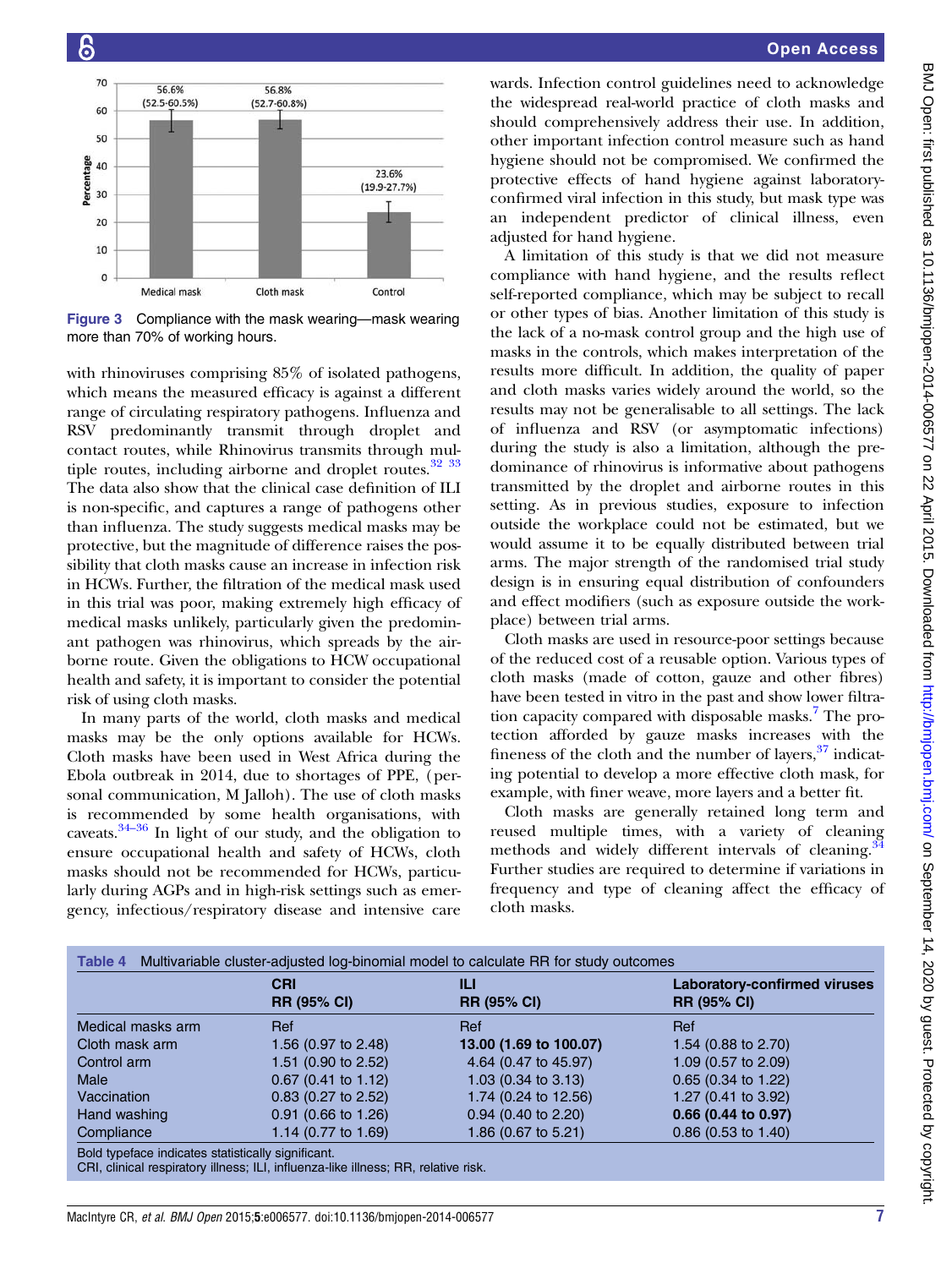<span id="page-7-0"></span>

|                              | <b>Univariate</b><br><b>RR (95% CI)</b> | <b>Adjusted</b><br><b>RR (95% CI)</b> |
|------------------------------|-----------------------------------------|---------------------------------------|
| <b>CRI</b>                   |                                         |                                       |
| Medical mask (35/750, 4.67%) | Ref                                     | Ref                                   |
| Cloth mask (46/607, 7.58%)   | 1.62 (1.06 to 2.49)                     | 1.51 (0.97 to 2.32)                   |
| Male                         | $0.60$ (0.32 to 1.12)                   | $0.58(0.31)$ to 1.08)                 |
| Vaccination                  | $0.66$ (0.17 to 2.62)                   | $0.68$ (0.17 to 2.67)                 |
| Hand washing                 | 0.81 (0.58 to 1.15)                     | 0.84 (0.59 to 1.20)                   |
| Compliance                   | 1.01 (1.00 to 1.03)                     | 1.01 $(1.00 \text{ to } 1.02)$        |
|                              |                                         |                                       |
| Medical mask (2/750, 0.27%)  | Ref                                     | Ref                                   |
| Cloth mask (13/607, 2.14%)   | 8.03 (1.82 to 35.45)                    | 6.64 (1.45 to 28.65)                  |
| <b>Male</b>                  | $0.95$ (0.27 to 3.35)                   | $0.92$ (0.26 to 3.22)                 |
| Vaccination                  | 1.87 (0.25 to 13.92)                    | 1.97 (0.27 to 14.45)                  |
| Hand washing                 | $0.56$ (0.24 to 1.27)                   | $0.61$ (0.23 to 1.57)                 |
| Compliance                   | 1.04 (1.01 to 1.08)                     | 1.04 $(1.00 \text{ to } 1.08)$        |
| Laboratory-confirmed viruses |                                         |                                       |
| Medical mask (22/750, 2.93%) | Ref                                     | Ref                                   |
| Cloth mask (34/607, 5.60%)   | 1.91 (1.13 to 3.23)                     | 1.72 (1.01 to 2.94)                   |
| Male                         | $0.64$ (0.30 to 1.33)                   | $0.61$ (0.29 to 1.27)                 |
| Vaccination                  | $0.97$ (0.24 to 3.86)                   | 1.03 $(0.26 \text{ to } 4.08)$        |
| Hand washing                 | $0.61$ (0.41 to 0.93)                   | 0.65 (0.42 to 1.00)                   |
| Compliance                   | 1.00 (0.99 to 1.02)                     | 1.0 (0.99 to 1.02)                    |

Bold typeface indicates statistically significant.

\*The majority (456/458) of HCWs in the control arm used a mask. Controls who exclusively used a medical mask were categorised and analysed with the medical mask arm participants; and controls who exclusively wore a cloth mask were categorised and analysed with the cloth mask arm.

CRI, clinical respiratory illness; HCWs, healthcare workers; ILI, influenza-like illness; RR, relative risk.

| A comparison of outcome data for the medical mask arm with medical mask outcomes in previously published RCTs<br>Table 6 |                    |                                    |              |                       |                                                     |                                |
|--------------------------------------------------------------------------------------------------------------------------|--------------------|------------------------------------|--------------|-----------------------|-----------------------------------------------------|--------------------------------|
|                                                                                                                          | <b>CRI</b><br>N(%) | <b>RR</b><br>(95% CI)              | Ш<br>N(% )   | <b>RR</b><br>(95% CI) | Laboratory-<br>confirmed<br><b>viruses</b><br>N(% ) | <b>RR</b><br>(95% CI)          |
| Vietnam trial                                                                                                            | 28/580 (4.83)      | Ref                                | 1/580(0.17)  | Ref                   | 19/580 (3.28)                                       | Ref                            |
| <b>Published RCT</b><br>China $1^8$                                                                                      | 33/492 (6.70)      | 1.40 (0.85 to 2.26)                | 3/492(0.61)  | 3.53 (0.37 to 33.89)  | 13/492 (2.64)                                       | $0.80$ (0.40 to 1.62)          |
| <b>Published RCT</b><br>China $2^9$                                                                                      |                    | 98/572 (17.13) 3.54 (2.37 to 5.31) | 4/572 (0.70) | 4.06 (0.45 to 36.18)  | 19/572 (3.32)                                       | 1.01 $(0.54 \text{ to } 1.89)$ |
| Bold typeface indicates statistically significant.                                                                       |                    |                                    |              |                       |                                                     |                                |

CRI, Clinical respiratory illness; ILI, influenza-like illness; RCT, randomised clinical trial; RR, relative risk.

Pandemics and emerging infections are more likely to arise in low-income or middle-income settings than in wealthy countries. In the interests of global public health, adequate attention should be paid to cloth mask use in such settings. The data from this study provide some reassurance about medical masks, and are the first data to show potential clinical efficacy of medical masks. Medical masks are used to provide protection against droplet spread, splash and spray of blood and body fluids. Medical masks or respirators are recommended by different organisations to prevent transmission of Ebola virus, yet shortages of PP[E ma](#page-9-0)y result in HCWs being forced to use cloth masks. $38-40$  In the interest of providing safe, low-cost options in low income countries, there is scope for research into more effectively designed cloth masks, but until such research is carried

out, cloth masks should not be recommended. We also recommend that infection control guidelines be updated about cloth mask use to protect the occupational health and safety of HCWs.

#### Author affiliations

<sup>1</sup> Faculty of Medicine, School of Public Health and Community Medicine, University of New South Wales, Sydney, Australia <sup>2</sup>National Institute of Hygiene and Epidemiology, Hanoi, Vietnam <sup>3</sup>Institute for Clinical Pathology and Medical Research, Westmead Hospital and University of Sydney, Sydney, New South Wales, Australia 4 Beijing Centers for Disease Control and Prevention, Beijing, China

Acknowledgements The authors would like to thank the staff members from the National Institute of Hygiene and Epidemiology, Hanoi, Vietnam, who were involved with the trial. They thank as well to the staff from the Hanoi hospitals who participated. They also acknowledge the support of 3M for testing of filtration of the facemasks. 3M was industry partner in the ARC linkage project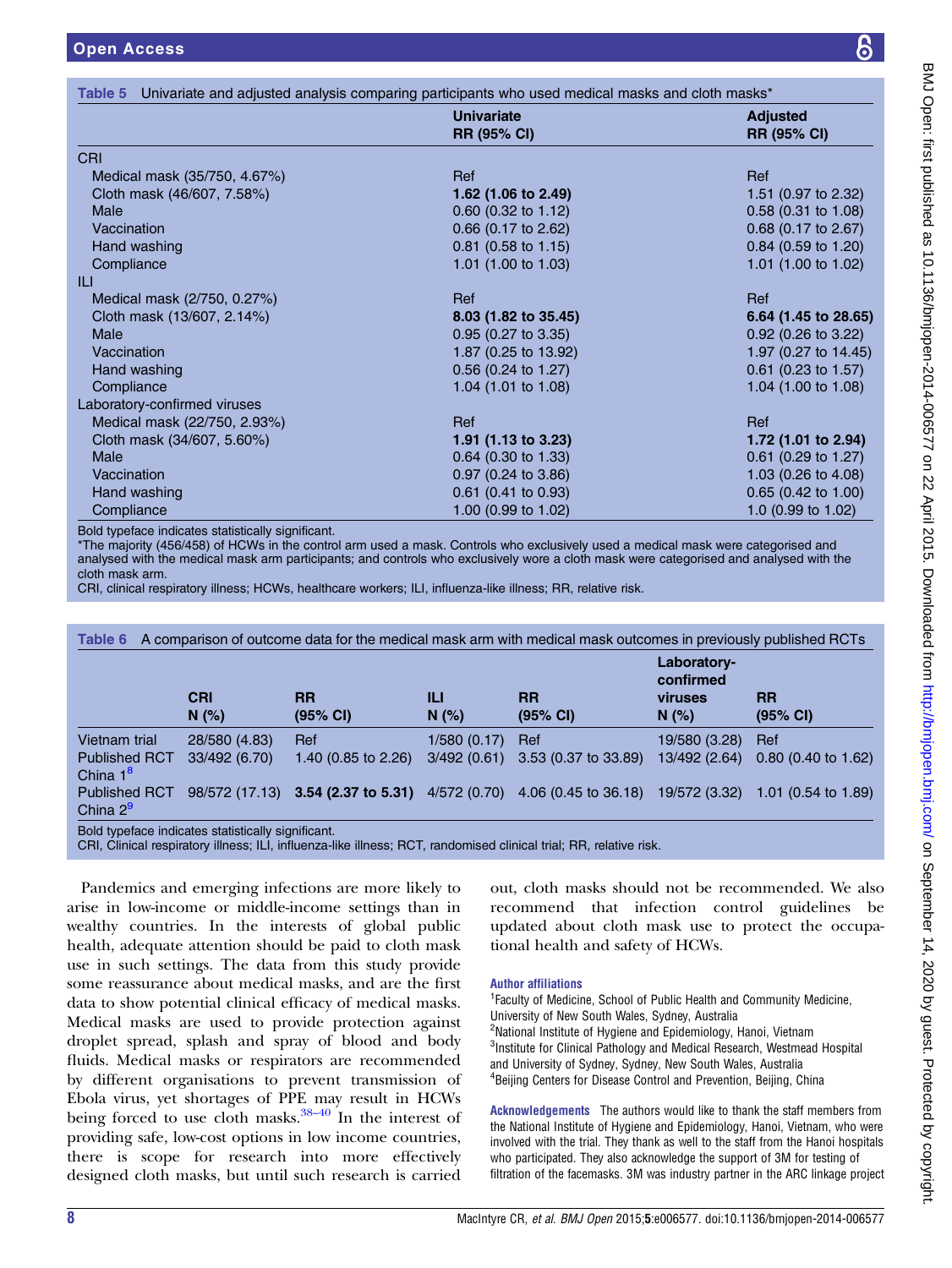<span id="page-8-0"></span>grant; however they were not involved in study design, data collection or analysis. The 3M products were not used in this study.

Contributors CRM was the lead investigator, and responsible for the conception and design of the trial, obtaining the grant funding, overseeing the whole study, analysing the data and writing of the report. HS contributed to overseeing the study, staff training, form/database development and drafting of the manuscript. TCD was responsible for overseeing the study, database management, recruitment, training and revision of the manuscript. NTH was responsible for the implementation of research and revision of the manuscript. PTN was responsible for the laboratory testing in Vietnam. AAC contributed to the statistical analysis and drafting of the manuscript. BR was responsible for the statistical analysis and revision of the manuscript. DED contributed to the laboratory technical assistance and revision of the manuscript. QW assisted in comparing the rates of infection from two previous RCTs conducted in China and revision of the manuscript.

Funding Funding to conduct this study was received from the Australian Research Council (ARC) (grant number LP0990749).

Competing interests CRM has held an Australian Research Council Linkage Grant with 3M as the industry partner, for investigator-driven research. 3M has also contributed masks and respirators for investigator-driven clinical trials. CRM has received research grants and laboratory testing as in-kind support from Pfizer, GSK and Bio-CSL for investigator-driven research. HS had a NHMRC Australian-based Public Health Training Fellowship at the time of the study (1012631). She has also received funding from vaccine manufacturers GSK, bio-CSL and Sanofi Pasteur for investigator-driven research and presentations. AAC used filtration testing of masks for his PhD thesis conducted by 3M Australia.

Ethics approval National Institute for Hygiene and Epidemiology (NIHE) (approval number 05 IRB) and the Human Research Ethics Committee of the University of New South Wales (UNSW), Australia, (HREC approval number 10306).

Provenance and peer review Not commissioned; externally peer reviewed.

Data sharing statement No additional data are available.

Open Access This is an Open Access article distributed in accordance with the Creative Commons Attribution Non Commercial (CC BY-NC 4.0) license, which permits others to distribute, remix, adapt, build upon this work noncommercially, and license their derivative works on different terms, provided the original work is properly cited and the use is non-commercial. See: [http://](http://creativecommons.org/licenses/by-nc/4.0/) [creativecommons.org/licenses/by-nc/4.0/](http://creativecommons.org/licenses/by-nc/4.0/)

#### **REFERENCES**

- World Health Organization (WHO). Global Alert and Response (GAR), Pandemic (H1N1) 2009—update 76 (cited 27 Apr 2012). [http://www.who.int/csr/don/2009\\_11\\_27a/en/index.html](http://www.who.int/csr/don/2009_11_27a/en/index.html)
- 2. World Health Organization (WHO). Human infection with avian influenza A(H7N9) virus—update (cited 8 May 2013). [http://www.](http://www.who.int/csr/don/2013_05_07/en/index.html) [who.int/csr/don/2013\\_05\\_07/en/index.html](http://www.who.int/csr/don/2013_05_07/en/index.html)
- 3. Bermingham A, Chand MA, Brown CS, et al. Severe respiratory illness caused by a novel coronavirus, in a patient transferred to the United Kingdom from the Middle East, September 2012. Euro Surveill 2012;17:20290.
- 4. Pollack MP, Pringle C, Madoff LC, et al. Latest outbreak news from ProMED-mail: novel coronavirus—Middle East. [Int J Infect Dis](http://dx.doi.org/10.1016/j.ijid.2012.12.001) 2013;17:e143–4.
- 5. World Health Organization (WHO). Global Alert and Response (GAR). Ebola virus disease update—west Africa 2014 (cited 28 Aug 2014). [http://www.who.int/csr/don/2014\\_08\\_28\\_ebola/en/](http://www.who.int/csr/don/2014_08_28_ebola/en/)
- 6. Chughtai AA, Seale H, MacIntyre CR. Use of cloth masks in the practice of infection control—evidence and policy gaps. Int J Infect Control 2013;9:1–12.
- 7. Quesnel LB. The efficiency of surgical masks of varying design and composition. [Br J Surg](http://dx.doi.org/10.1002/bjs.1800621203) 1975;62:936-40.
- 8. MacIntyre CR, Wang Q, Cauchemez S, et al. A cluster randomized clinical trial comparing fit-tested and non-fit-tested N95 respirators to medical masks to prevent respiratory virus infection in health care workers. [Influenza Other Respir Viruses](http://dx.doi.org/10.1111/j.1750-2659.2011.00198.x) 2011;5:170–9.
- 9. MacIntyre CR, Wang Q, Seale H, et al. A randomised clinical trial of three options for N95 respirators and medical masks in health workers. [Am J Respir Crit Care Med](http://dx.doi.org/10.1164/rccm.201207-1164OC) 2013;187:960–6.
- 10. Chughtai AA, MacIntyre CR, Zheng Y, et al. Examining the policies and guidelines around the use of masks and respirators by healthcare workers in China, Pakistan and Vietnam. J Infect Prev 2015;16:68–74.
- Chughtai AA, Seale H, Chi Dung T, et al. Current practices and barriers to the use of facemasks and respirators among hospital-based health care workers in Vietnam. [Am J Infect Control](http://dx.doi.org/10.1016/j.ajic.2014.10.009) 2015;43:72–7.
- 12. Pang X, Zhu Z, Xu F, et al. Evaluation of control measures implemented in the severe acute respiratory syndrome outbreak in Beijing. [JAMA](http://dx.doi.org/10.1001/jama.290.24.3215) 2003;290:3215–21.
- 13. Yang P, Seale H, MacIntyre C, et al. Mask-wearing and respiratory infection in healthcare workers in Beijing, China. [Braz J Infect Dis](http://dx.doi.org/10.1016/S1413-8670(11)70153-2) 2011;15:102–8.
- 14. Horton R. Medical journals: evidence of bias against the diseases of poverty. *[Lancet](http://dx.doi.org/10.1016/S0140-6736(03)12665-7)* 2003;361:712-13.
- 15. MacIntyre CR, Chughtai AA. Facemasks for the prevention of infection in healthcare and community settings. BMJ 2015;350:h694.
- 16. Chughtai AA, Seale H, MacIntyre CR. Availability, consistency and evidence-base of policies and guidelines on the use of mask and respirator to protect hospital health care workers: a global analysis. [BMC Res Notes](http://dx.doi.org/10.1186/1756-0500-6-216) 2013;6:1–9.
- 17. MacIntyre C, Cauchemez S, Dwyer D, et al. Face mask use and control of respiratory virus transmission in households. [Emerg Infect](http://dx.doi.org/10.3201/eid1502.081166) [Dis](http://dx.doi.org/10.3201/eid1502.081166) 2009;15:233-41.
- 18. Buecher C, Mardy S, Wang W, et al. Use of a multiplex PCR/RT-PCR approach to assess the viral causes of influenza-like illnesses in Cambodia during three consecutive dry seasons. J Med Virol 2010;82:1762-72 [Epub ahead of print 1 Sep 2010].
- 19. Higuchi R, Fockler C, Dollinger G, et al. Kinetic PCR analysis: realtime monitoring of DNA amplification reactions. Biotechnology (N Y) 1993;11:1026–30 [Epub ahead of print 1 Sep 2010].
- 20. Hummel KB, Lowe L, Bellini WJ, et al. Development of quantitative gene-specific real-time RT-PCR assays for the detection of measles virus in clinical specimens. J Virol Methods 2006;132:166–73 [Epub ahead of print 11 Sep 2005].
- 21. Mackay IM. Real-time PCR in microbiology. Caister Academic Press, 2007.
- 22. Wang W, Cavailler P, Ren P, et al. Molecular monitoring of causative viruses in child acute respiratory infection in endemo-epidemic situations in Shanghai. J Clin Virol (PASCV) 2010;49:211-8.
- 23. Thi TN, Deback C, Malet I, et al. Rapid determination of antiviral drug susceptibility of herpes simplex virus types 1 and 2 by real-time PCR. [Antiviral Res](http://dx.doi.org/10.1016/j.antiviral.2005.11.004) 2006;69:152–7.
- 24. Standards Australia Limited/Standards New Zealand. Respiratory protective devices. Australian/New Zealand Standard. AS/NZS 1716: 2012.
- 25. Donner A, Klar N. Design and analysis of cluster randomization trials in health research. London: Oxford University Press Inc, 2000.
- 26. Campbell MK, Elbourne DR, Altman DG, et al. CONSORT statement: extension to cluster randomised trials. BMJ 2004;328:702–8.
- 27. Vittinghoff E, Glidden DV, Shiboski SC, et al. Regression methods in biostatistics. 2nd edn. New York: Springer-Verlag, 2012.
- 28. StataCorp. Stata 12 base reference manual. College Station, TX: Stata Press, 2011.
- 29. Osterholm MT, Moore KA, Kelley NS, et al. Transmission of Ebola viruses: what we know and what we do not know. [mBio](http://dx.doi.org/10.1128/mBio.00137-15) 2015;6: e00137–15.
- 30. Fisher EM, Noti JD, Lindsley WG, et al. Validation and application of models to predict facemask influenza contamination in healthcare settings. [Risk Anal](http://dx.doi.org/10.1111/risa.12185) 2014;34:1423-34.
- 31. Li Y, Wong T, Chung J, et al. In vivo protective performance of N95 respirator and surgical facemask. [Am J Ind Med](http://dx.doi.org/10.1002/ajim.20395) 2006;49:1056-65.
- 32. Dick EC, Jennings LC, Mink KA, et al. Aerosol transmission of rhinovirus colds. [J Infect Dis](http://dx.doi.org/10.1093/infdis/156.3.442) 1987;156:442-8.
- 33. Bischoff WE. Transmission route of rhinovirus type 39 in a monodispersed airborne aerosol. [Infect Control Hosp Epidemiol](http://dx.doi.org/10.1086/655022) 2010;31:857–9.
- 34. Institute of Medicine (IOM). Reusability of Facemasks During an Influenza Pandemic: Facing the Flu—Committee on the Development of Reusable Facemasks for Use During an Influenza Pandemic. National Academy of Sciences, 2006.
- 35. Center for Disease Control and Prevention and World Health Organization. Infection control for viral haemorrhagic fevers in the African health care setting. Atlanta: Centers for Disease Control and Prevention, 1998:1–198.